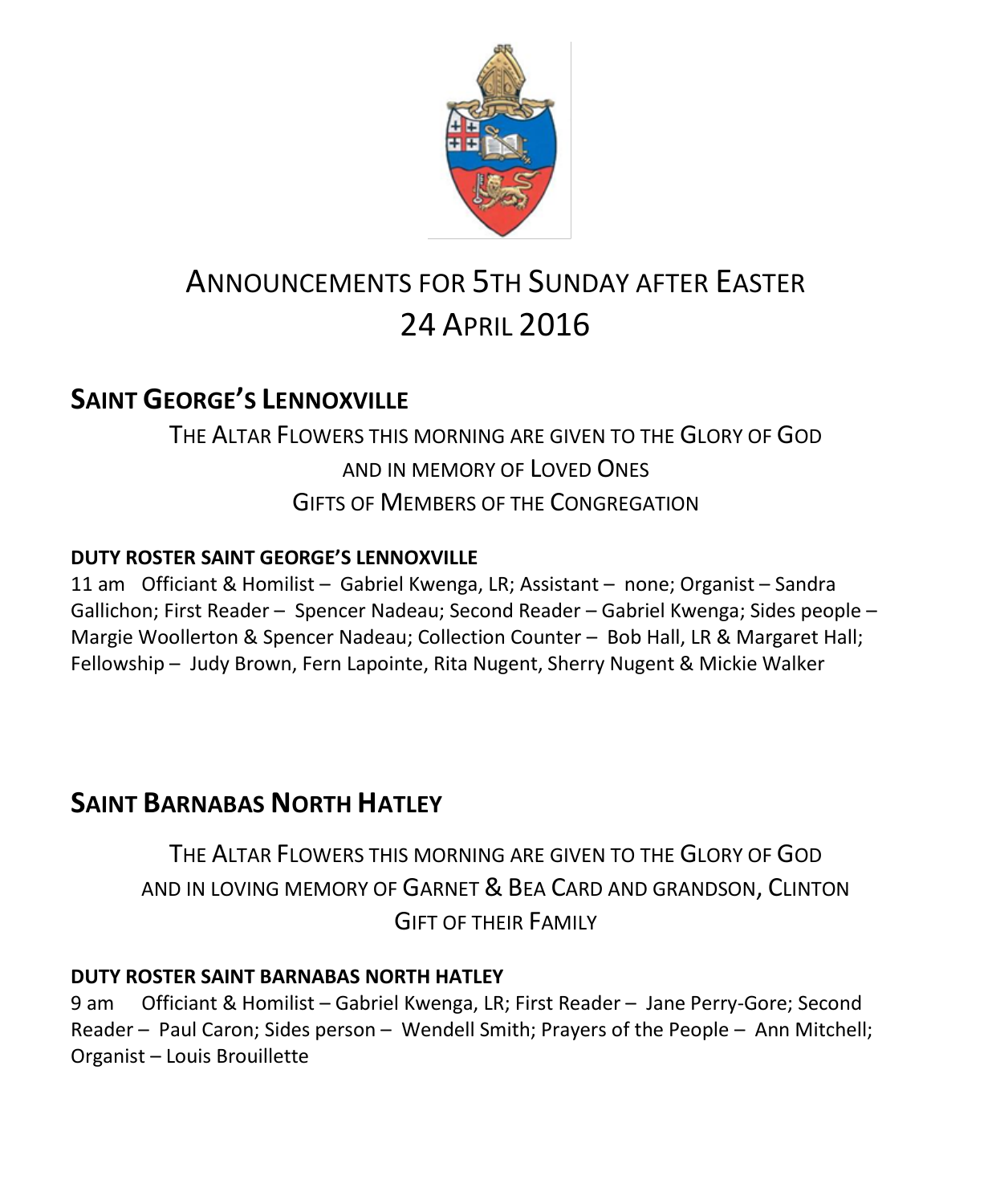# ON THIS WEEK

#### **VESTRY – LENNOXVILLE**

St.George's Lennoxville Vestry meeting will be held on May 1 after the 11 am service. **Please bring a bag lunch.** Coffee, tea and juices will be provided.

### **SPRING RUMMAGE SALE - LENNOXVILLE**

ST- GEORGE'S CHURCH HALL, 84 Queen Street – 2016 SPRING RUMMAGE SALE 10 a.m. to 5:00 p.m. on Thursday, April 28th, and Friday, April 29th. BAG SALE on Saturday, April 30th, from 8:30 a.m. to 12:00 Noon. Articles for the sale may be left at the Church Hall week of April 24th. SAVE YOUR \$\$\$ SHOP WITH US!

### **EPISCOPAL ORDINATION OF THE VEN. BRUCE MYERS, CO-ADJUTOR BISHOP ELECT The deadline to reserve a seat on the bus is TODAY, APRIL 24.**

The Deanery is organizing a bus to transport interested people to the Cathedral for the episcopal ordination on Ascension Day, Thursday, May 5th at 6:30 pm. The bus will leave from St George's Church in Lennoxville at noon to allow sufficient time for supper before the service. There is a reception so the return trip will be late in the evening. The bus will stop in Richmond and Drummondville, if required. The cost will depend on the number of participants. Reservations and pre-payment required. Please contact Kay Hartwell for information and to reserve your seat (819 349-1971) TODAY.

# SERVICES THIS WEEK

| <b>TODAY</b>       | 9 AM              | <b>BCP MATINS</b>          | <b>NORTH HATLEY</b> |
|--------------------|-------------------|----------------------------|---------------------|
|                    | $9:00 \text{ AM}$ | <b>HOLY EUCHARIST</b>      | AYER'S CLIFF        |
|                    | $9:15$ AM         | <b>HOLY EUCHARIST</b>      | <b>MAGOG</b>        |
|                    | <b>11 AM</b>      | <b>SERVICE OF THE WORD</b> | LENNOXVILLE         |
|                    | 11AM              | <b>HOLY EUCHARIST</b>      | <b>COATICOOK</b>    |
| <b>NEXT SUNDAY</b> | 9 AM              | <b>HOLY EUCHARIST</b>      | <b>NORTH HATLEY</b> |
|                    | $9:15$ AM         | <b>BAS MORNING PRAYER</b>  | <b>MAGOG</b>        |
|                    | <b>11 AM</b>      | <b>HOLY EUCHARIST</b>      | LENNOXVILLE         |

# DEANERY MEETINGS AT ST GEORGE'S LENNOXVILLE

### **DEANERY WORSHIP MINISTRY TEAM**

Meets Tuesday, April 26 at 10:00 – 11:00 am in the Upper Room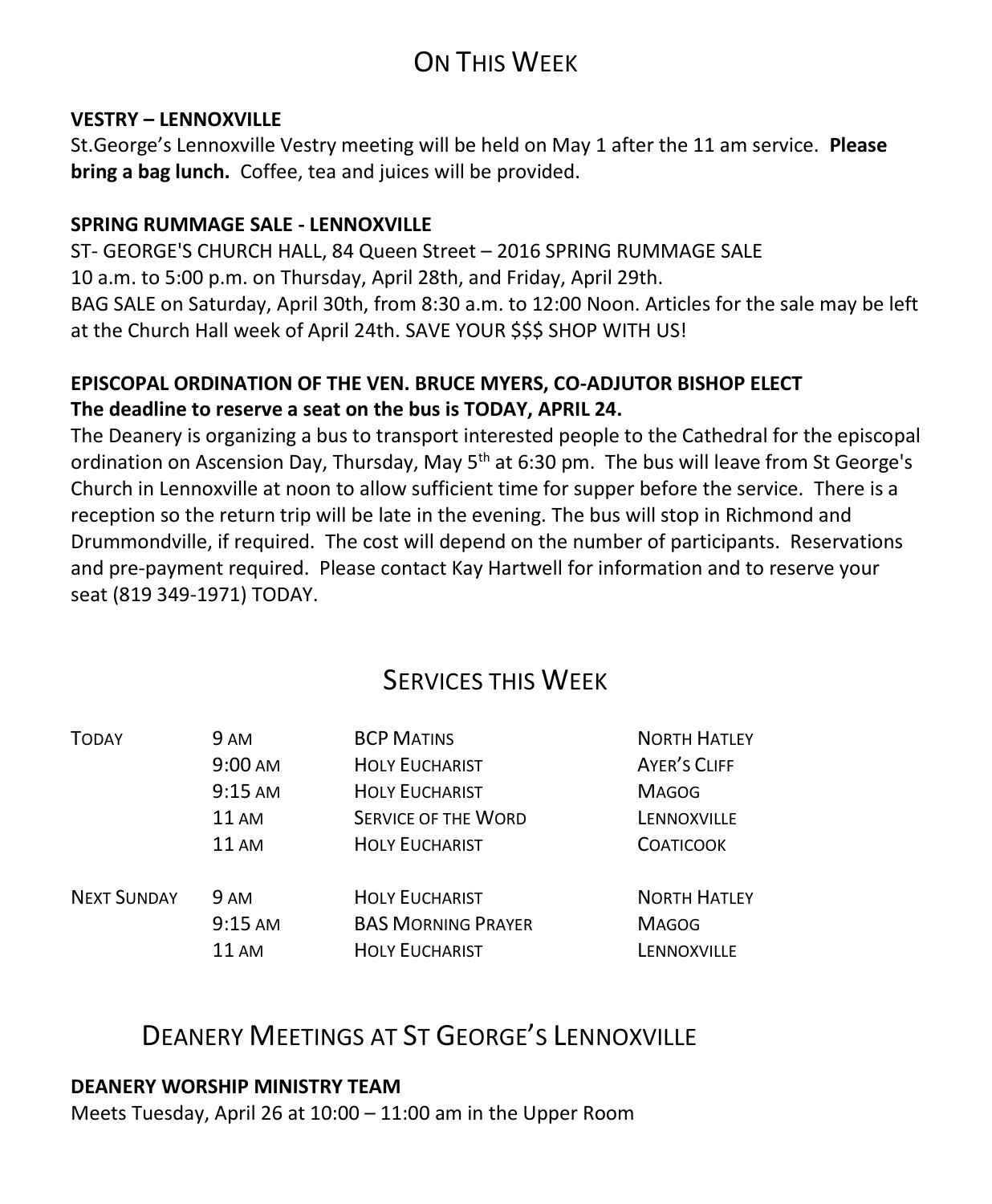### **LECTIO DIVINA**

Lectio Divina, led by Lynn Dillabough, will continue in a more informal way at her home. Please contact her if you would like to take part in this.

# UPCOMING EVENTS

### **FAREWELL PARTY FOR REV. CANON LYNN DILLABOUGH**

It is with regret that we announce the departure of the Rev. Canon Lynn Dillabough from our Diocese. Lynn has been appointed to the parish of St Paul's, Brockville in the Diocese of Ontario beginning on August  $1^{st}$  2016. Her last day in the deanery will be June  $26^{th}$ , and a going-away party is tentatively scheduled from 2:00 to 4:00 on the day (location to be announced.) Lynn will be greatly missed, but we wish her every happiness as she assumes her new responsibilities.

### **PASTORAL MINISTRY WORKSHOP – LENNOXVILLE**

### **NEW DATE: Saturday, June 4, 9:30 a.m. – 3:30 p.m. at St. George's Lennoxville**

"The Skills of Healing: Caring for Yourself and Others." Pastoral Ministry Workshop, hosted by the Deanery Pastoral Ministry Team. This workshop is for anyone who wants to develop greater skills of caring. Caregivers may wish to attend just for the afternoon which is about caring for yourself. See poster for more information. Please contact Canon Lynn Dillabough to register at [lynndillabough@gmail.com](https://webmail.ubishops.ca/owa/redir.aspx?REF=I6dyd5yngSmYqYpBD3Z6CoI9tDjv3VCrrEZ7iwAWC0jD6P34dFnTCAFodHRwczovL3dlYm1haWwudWJpc2hvcHMuY2Evb3dhL3JlZGlyLmFzcHg_U1VSTD1oZGpZVVQ3V0NVTllxRlppam96a25NSFdKM2FSeTZ2c3FUenJpbHA1Nlp0UDNfMnMtQlhUQ0cwQVlRQnBBR3dBZEFCdkFEb0FiQUI1QUc0QWJnQmtBR2tBYkFCc0FHRUFZZ0J2QUhVQVp3Qm9BRUFBWndCdEFHRUFhUUJzQUM0QVl3QnZBRzBBJlVSTD1tYWlsdG8lM2FseW5uZGlsbGFib3VnaCU0MGdtYWlsLmNvbQ..)

### **BU/CRC REFUGEE STUDENT SPONSORSHIP GARAGE SALE – LENNOXVILLE**

The BU/CRC Refugee Student Sponsorship Committee will be holding their annual large Garage Sale on Saturday, May 7 from 8 am to 2 pm in the Bishop's University W.B. Scott arena (old arena). Donations will be gratefully accepted from April 4, 2016 until May 4, 2016 and can be dropped off at the arena lobby from 8 am to 8 pm (including Saturday and Sunday). Please note we cannot accept tires, mattresses, TVs and very old computer monitors. Thank you very much for your donations, and we hope to see you at the sale on May 7, 2016. For further information please contact Heather Thomson at 819-822-9600 ext. 2718 or [hthomson@ubishops.ca](https://webmail.ubishops.ca/owa/redir.aspx?REF=Me5rsmB_ft3ki6-OrTIQVNrKAPe_ylbyz3jK4hycUBnD6P34dFnTCAFodHRwczovL3dlYm1haWwudWJpc2hvcHMuY2Evb3dhL3JlZGlyLmFzcHg_UkVGPUZMbm1vY1FIb3MxYVNTNl9pemxvV3pYei12bjk0OGh1RDBOb25XOGl3bUMxS2dTT0NsalRDQUZ0WVdsc2RHODZhSFJvYjIxemIyNUFkV0pwYzJodmNITXVZMkUu)

### **DISCOVERY WORKSHOP – GEORGEVILLE**

### **Saturday, May 14, 9:30 am – 3:00 pm**

Murray Memorial Hall, Georgeville - The Rt. Rev. Mark MacDonald, the National Indigenous Bishop will be speaking on "The Gospel in Four Directions and New Horizon for Canada." \$10 workshop fee. Lunch and coffee \$10. Registration required at 450-292-3555.

### **EVENSONG – LENNOXVILLE**

On Sunday, May 22 at 4:00 pm at St George's Church, Lennoxville (84 Queen Street). Quarterly service of sung evensong. Refreshments and time of fellowship to follow.